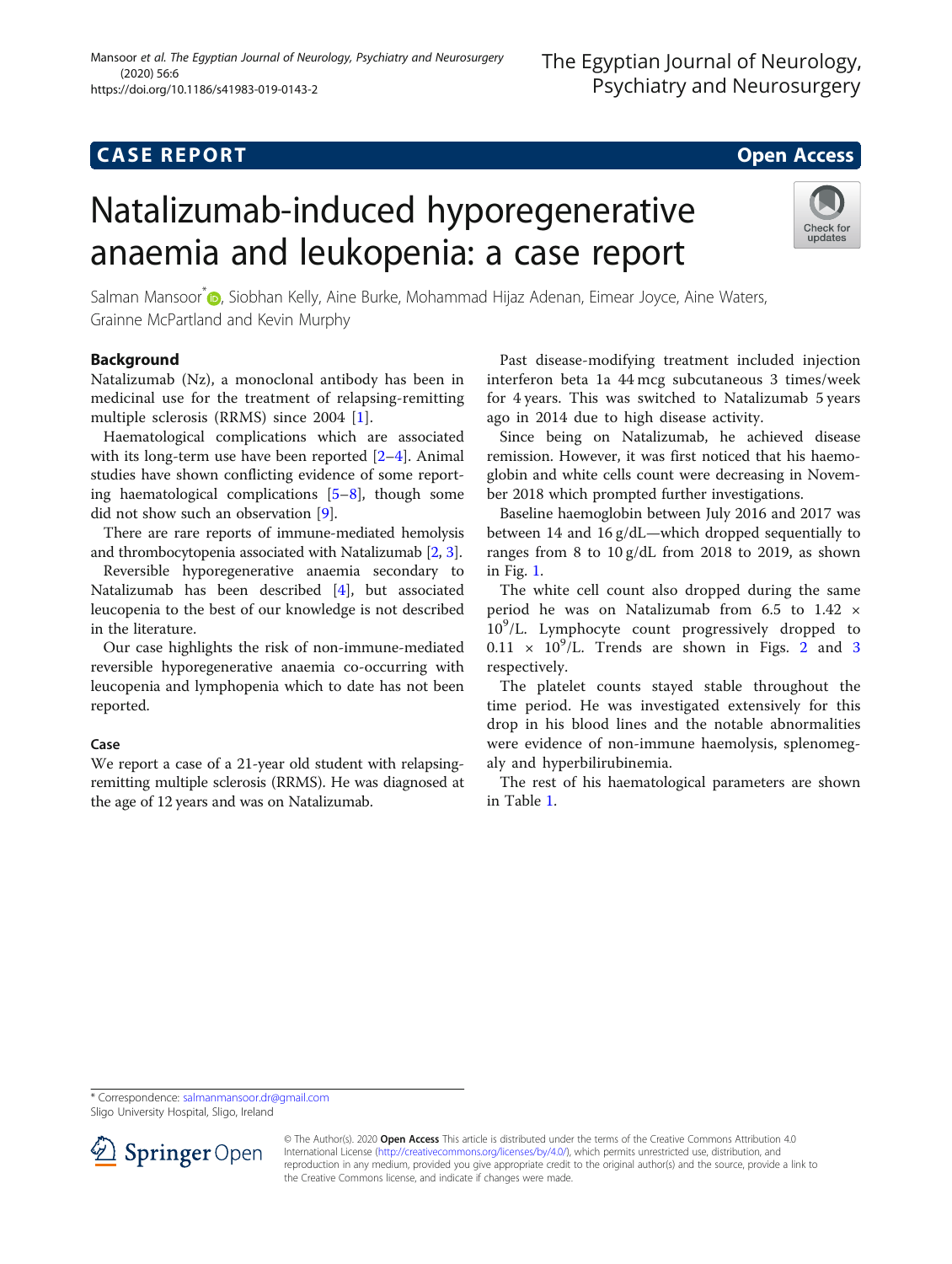

<span id="page-1-0"></span>

Bone marrow aspirate and trephine showed erythrodysplasia. Genetic panel and karyotyping were negative for acquired genetic changes for myelodysplasia.

Genetic panel also included inherited bone marrow failure disorders (congenital dyserythroblastic anaemia, congenital bone marrow failure, Diamond-Blackfan anaemia) which were negative. Blood lymphocyte subset analysis revealed preserved B-cells and depletion of T and NK cells.

Non-immune hemolysis has been confirmed by repeatedly negative direct Coombs test (DCT), raised LDH, absent haptoglobin and raised bilirubin, notably urinary hemosiderin was negative with a poor reticulocyte response despite anaemia. Pertinent negative investigations included screening for haemoglobinopathies, paroxysmal nocturnal haemoglobinuria, G6PD deficiency, and parvovirus B19 infections.

Natalizumab was stopped in November 2018 after a total of 44 infusions. His blood lines started showing improvements which were suggestive of Natalizumabassociated reversible hyporegenerative anaemia with leucopenia. Due to a sensory relapse in March 2019, he has been started on glatiramer acetate 40 mg S/C injection via Autoject device 3 days/week which he is tolerating well, and his cell counts are improving.

#### **Discussion**

Hyporegenerative anaemia is defined as a reticulocyte count of  $< 50 \times 10^9$ /L. [[10\]](#page-3-0) Hyporegenerative anaemia is further classified by World Health Organization (WHO) into aplastic anaemia, pure red cell aplasia, myelodysplastic syndrome, deficiency states (iron deficiency/vitamins), marrow infiltration/fibrosis, anaemia of chronic disease and erythropoietin underproduction

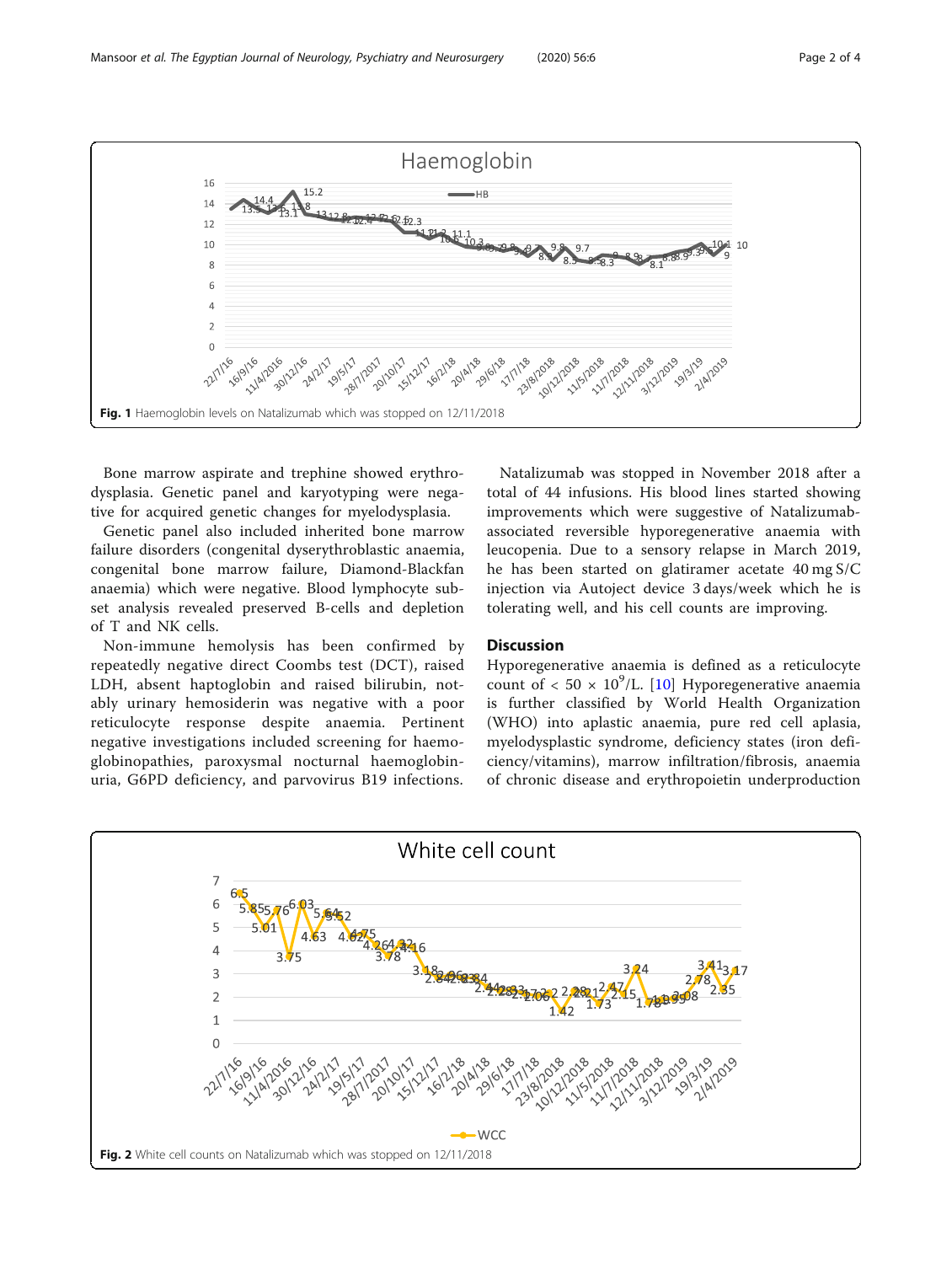<span id="page-2-0"></span>

[[10\]](#page-3-0). In our case, the possibilities included anaemia of chronic disease but myelodysplastic syndrome could still be a differential although his genetic tests were normal. A previously proposed mechanism for the development of anaemia due to Natalizumab maybe owing to the target site α4β1on bone marrow cells which blocks erythrocyte maturation [4]. To the best of our knowledge, there has not been a previous case report which describes the co-existence of lymphopenia with Natalizumab and the underlying mechanism for this remains unknown.

#### Conclusion

The association, in this case, is still uncertain. Reversible hypogenerative anaemia secondary to Natalizumab has been described, but associated leucopenia is not previously reported.

Table 1 Haematological parameters in November 2018

| Blood parameters      | Result                   | Reference value                        |
|-----------------------|--------------------------|----------------------------------------|
| Reticulocyte count    | 2.1%                     | 0.5% to 2.5%                           |
| Absolute retic count  | 65                       | $35.2 - 122.8$                         |
| RBC's                 | $3.15 \times 10^{12}$ /L | 4.50-6.50 $\times$ 10 <sup>12</sup> /L |
| Erythropoietin levels | 211                      |                                        |
| Haptoglobin           | $< 0.243 \times g/L$     | $0.45 - 2.05 \times q/L$               |
| <b>MCV</b>            | 80.4f                    | 78-98fl                                |
| Basophils             | $0.4 \times 10^{9}$ /l   | $0.00 - 0.10 \times 10^9$ /L           |
| Eosinophils           | $0.2 \times 10^{9}$ /L   | $0.02 - 0.5 \times 10^9$ /L            |
| Monocytes             | $0.15 \times 10^{9}$ /L  | $0.2 - 1.0 \times 10^9$ /I             |
|                       |                          |                                        |

#### Acknowledgements

Not applicable.

#### Authors' contributions

SM, SK, AB, and KM were involved in the writing of manuscript diagnosing and treating the patient. MHA, EJ, GM, and AW helped in the manuscript writing and compiling the data for this case. All authors read and approved the final manuscript.

#### Consent for publication

Patient was informed and written consent taken from the patient for this publication. Animal subjects: all authors have confirmed that this study did not involve animal subjects or tissue.

#### Competing interests

In compliance with [the ICMJE uniform disclosure form](http://www.icmje.org/coi_disclosure.pdf), all authors declare the following: Payment/services info: all authors have declared that no financial support was received from any organization for the submitted work. Financial relationships: all authors have declared that they have no financial relationships at present or within the previous three years with any organizations that might have an interest in the submitted work. Other relationships: all authors have declared that there are no other relationships or activities that could appear to have influenced the submitted work. The authors declare that they have no competing interests.

#### Received: 15 July 2019 Accepted: 23 December 2019 Published online: 09 January 2020

#### References

- 1. Tysabri Approved for Multiple Sclerosis [https://www.drugs.com/newdrugs/](https://www.drugs.com/newdrugs/tysabri-approved-multiple-sclerosis-162.html) [tysabri-approved-multiple-sclerosis-162.html](https://www.drugs.com/newdrugs/tysabri-approved-multiple-sclerosis-162.html)
- 2. Maidaglia L, Rodriguez Ruiz M, et al. Severe haematological complications during treatment with natalizumab. Mult Scler J. 2012;18(11):1644–6.
- 3. Stosic M, De Jesus P, McCarthy J, et al. Immune thrombocytopenic purpura in a patient with multiple sclerosis treated with natalizumab. Neurology. 2011;77:505–7.
- 4. Monteleone F, Buccisano F, et al. Reversible hyporegenerative anemia during natalizumab treatment. Mult Scler. 2014;21(2):257–8.
- 5. Biogen. Tysabri (natalizumab) injection, for intravenous use US prescribing information. 2015. <http://www.tysabri.com/prescribingInfo>